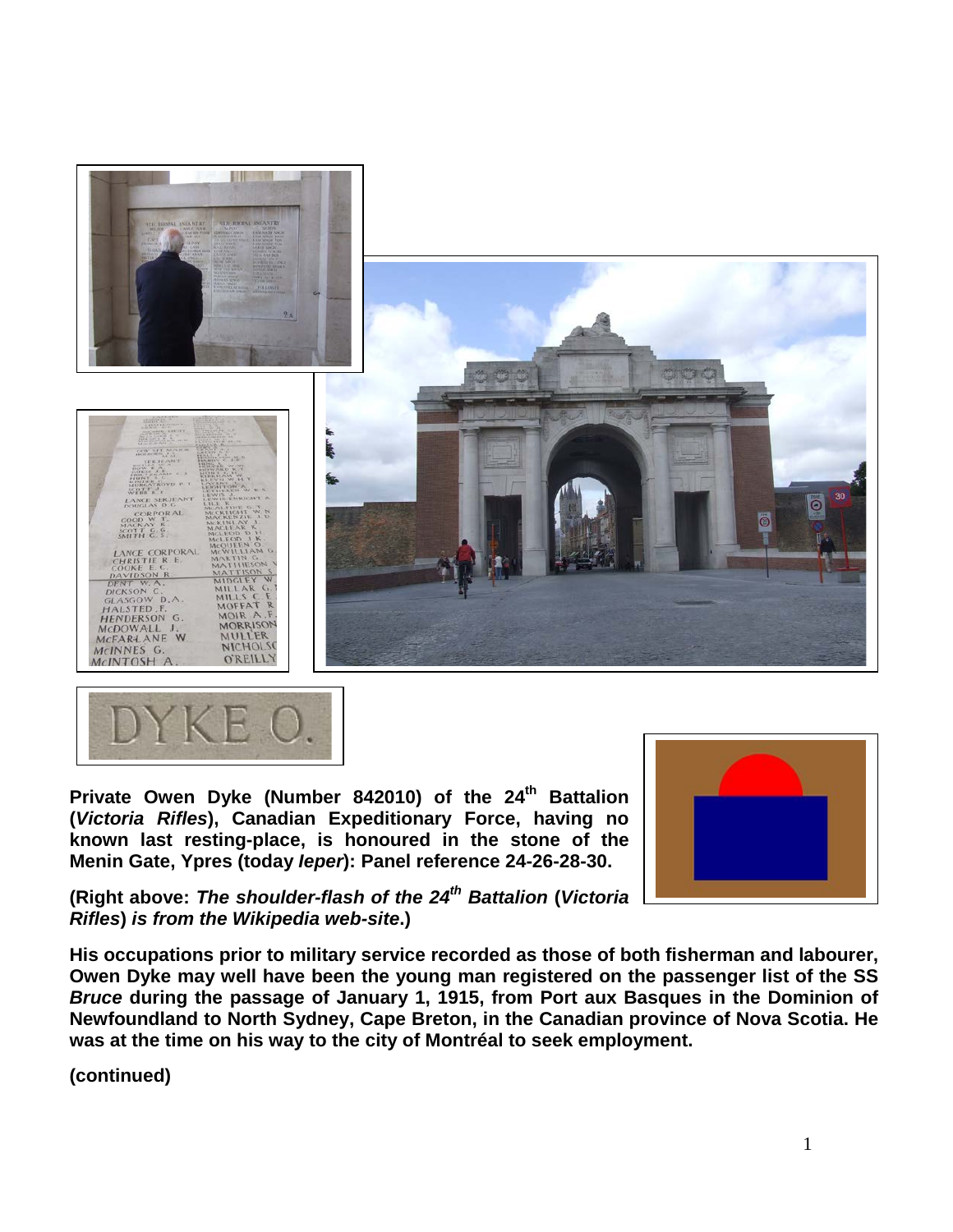**(Right above:** *The pre-War photograph of the Cunard liner Laconia is from the GG Archives web-site***.)**

*Laconia* **sailed from Halifax on September 27, 1916, having also by that time also taken on board the 96th Battalion of Canadian Infantry as well as the Number 8 Siege Battery of Canadian Artillery. Nine days later the vessel docked in the English west-coast port-city of** 

**entrained for the east-coast port of Halifax where it boarded the SS** *Laconia* **on the 26th for passage to the United Kingdom. The ship had only just returned to the New-York to Liverpool run after having served for two years as an Armed Merchant Cruiser of the Royal Navy.\*** *\*Only five months hence, on February 25, 1917, Laconia was to be torpedoed and sunk off*

**Towards the end of that September of 1916 the 148th Battalion** 

**(Right above:** *Canadian artillery being put through its paces at the Camp at Valcartier. In 1914, the main Army Camp in Canada was at Petawawa. However, its location in Ontario – and away from the Great Lakes – made it impractical for the despatch of troops overseas. Valcartier was apparently built within weeks after the Declaration of War***. – photograph (from a later date in the war) from** *The War Illustrated***)** 

**Private Dyke was now to remain in Canada for more than five months before being ordered to proceed overseas. Much if not all of this period was to be spent in training at** *Camp Valcartier***, to the north of Quebec City, a large military complex, which within the space of only weeks, had sprung into being in the late summer and autumn of 1914.**

*\*His pay-records also show him to have been 'taken on strength' by the 148th Battalion at the time of his enlistment.*

**Montréal was also where his mother, Barbara, appears to have been residing, at least by April of 1916, at 140, La Gauchetière Street West, as this is the address that Owen Dyke** 

**cited as that of his next-of-kin on his attestation papers. He presented himself for enlistment on April 6 – this date confirmed by his first pay records – and also underwent a medical examination – which found him…***fit for the Canadian Over Seas Expeditionary Force.* **On the same April 6 he attested, before the** 

**formalities of his enlistment were brought to a close on the morrow, April 7, by Major Arthur Stewart Eve when he – on behalf of the Commanding Officer of the 148th Battalion – declared on paper that…***Owen Dyke…having been finally approved and inspected by me* 

*this day…I certify that I am satisfied with the correctness of this Attestation\*.*



**(continued)**

**Liverpool.**

*the coast of Ireland.*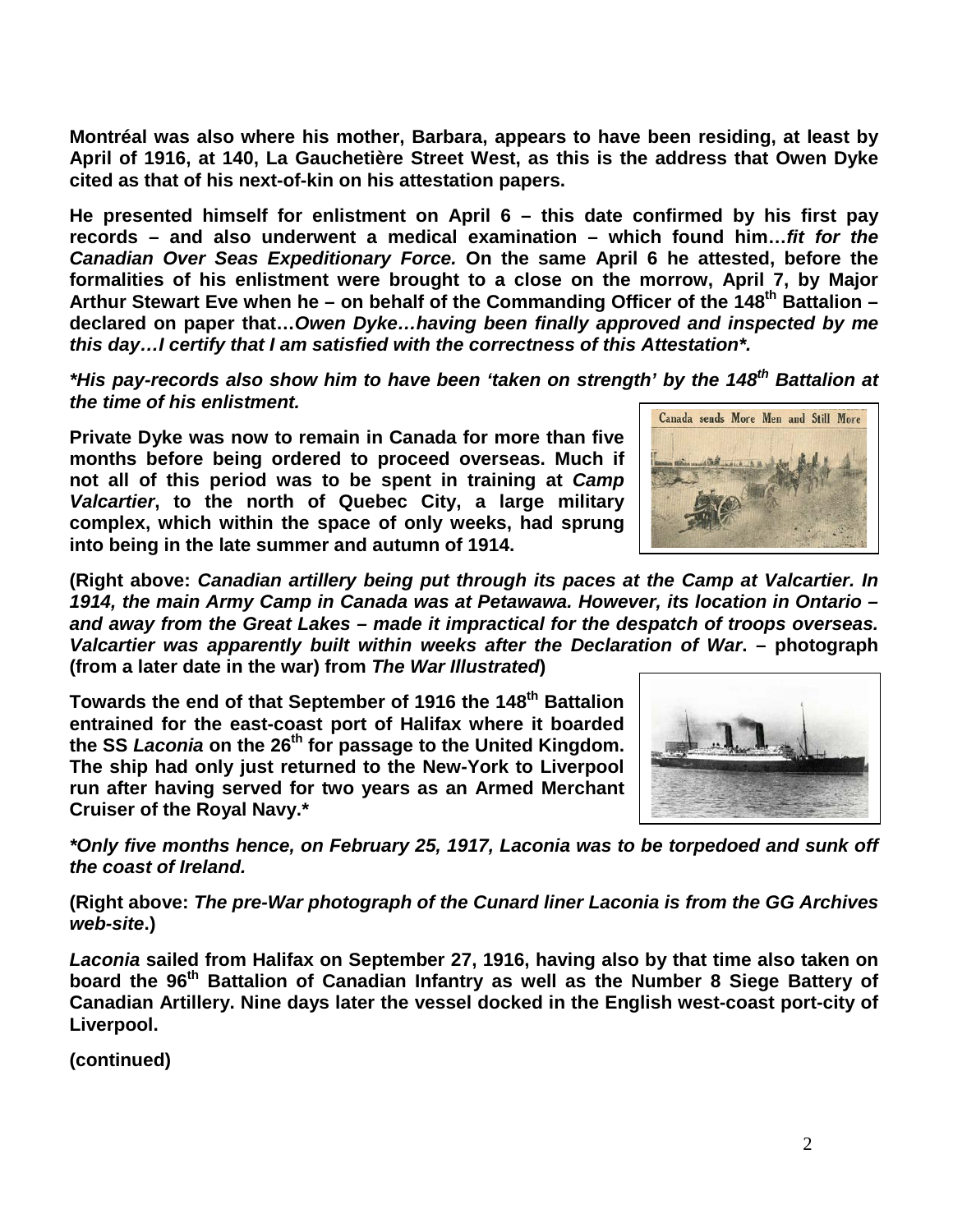**From Liverpool, Private Dyke's 148th Battalion was transported by train to** *Witley Camp***, a Canadian complex in the southern part of the county of Surrey. The unit was to undertake further training there but any presumption of it seeing** *active service* **on the Continent was soon to be dispelled.** 

**Its personnel was to be dispersed to other units already serving on the** *Western Front* **and those that remained, in January of 1917, would be absorbed only months following their disembarkation, by the 20th (Canadian) Reserve Battalion\*.**

*\*Before the end of the Great War, Canada was to have despatched overseas two-hundred fifty battalions – although it is true that a number of these units, particularly as the conflict progressed, were below full strength. At the outset, these Overseas Battalions all had aspirations of seeing active service in a theatre of war.*

*However, as it transpired, only some fifty of these formations were ever to be sent across the English Channel to the Western Front. By far the majority remained in the United Kingdom to be used as re-enforcement pools and they were gradually absorbed, particularly after January of 1917, by units that had by then been designated as Canadian Reserve Battalions.*

**By the time of Private Dyke's arrival in England, the Canadian Corps had been involved in the** *First Battle of the Somme* **for just over a month during which time it had suffered terrible losses. It was to fill the depleted ranks of those battered units that the reserves drawn from the Canadian battalions arriving in the United Kingdom were to be deployed.**



**(Right:** *Dead of the Somme awaiting burial* **– an unidentified photograph)**

**As for Private Dyke himself, two months after having boarded** *Laconia* **to travel overseas from Canada, he was to be again posted overseas, on this occasion from England to France. It was to be on November 28, 1916, that a detachment of the 148th Battalion was ordered from Witley to join the 24th Battalion (***Victoria Rifles***) on the Continent. It, Private Dyke among its ranks, voyaged overnight to arrive at the Canadian Base Depot in the vicinity of the French industrial port-city of Le Havre on the following day.** 

**Private Dyke had not travelled without company on that previous night: the Canadian Base Depot War Diary documents eleven-hundred fifty-seven arrivals – most would have come**  from England – on that November 29. Not all, of course, were destined for the 24<sup>th</sup> Battalion **but Private Dyke** *was***, and was** *taken on strength* **by his new unit on that same day.**

**It was now to be a further two weeks before he was despatched to join the 24th Battalion. That date was December 14, a day when five-hundred thirteen re-enforcements were to leave the Depot to join their different units. His own files record that Private Dyke reported**  *to duty* **on December 17.**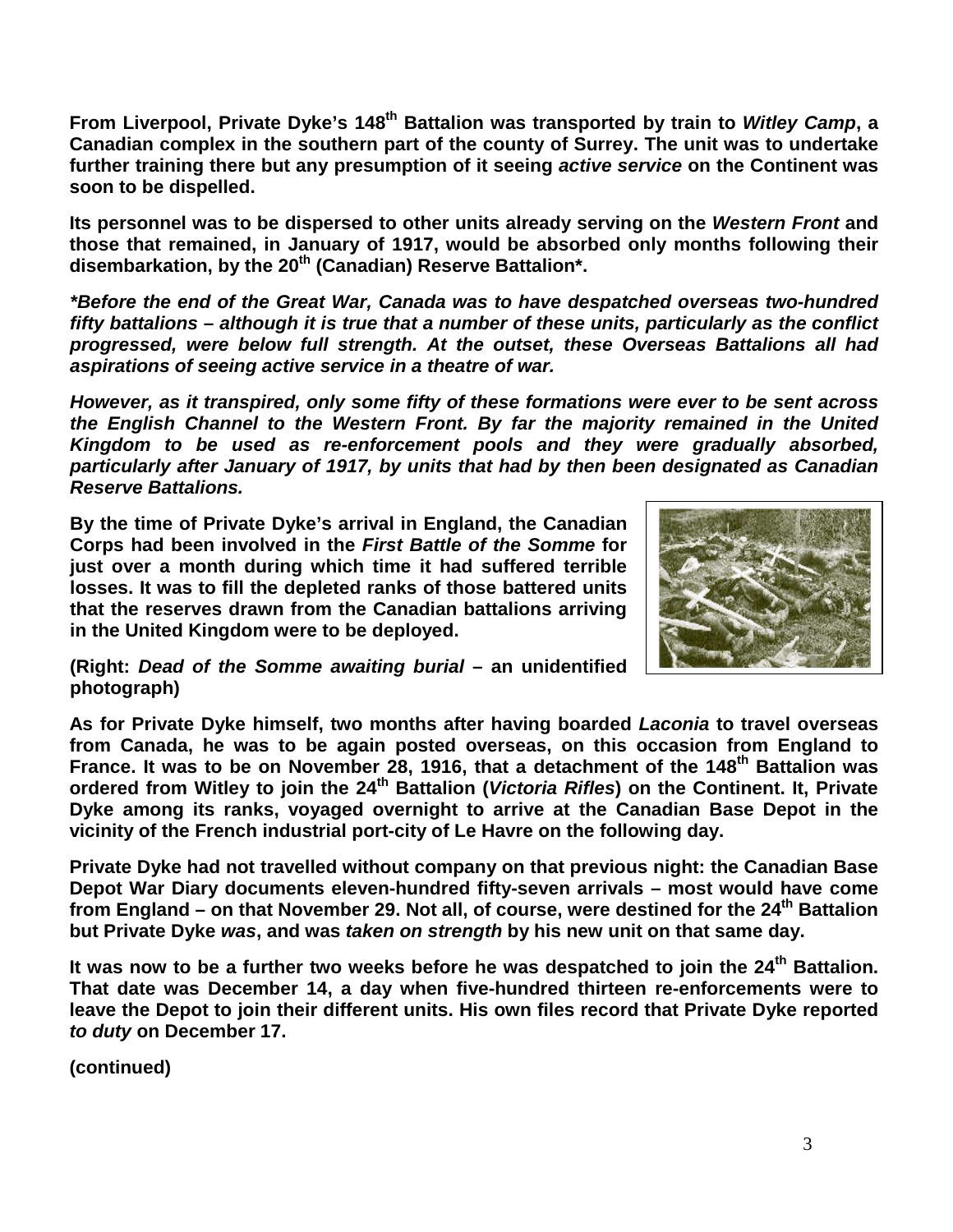**The 24th Battalion War Diary dissents, documenting that it was on the next day, December 18, that…***A draft of 130 O.Rs arrived from the 148th BN., and were taken on the strength. This is the first draft the BN. has received from a Montreal Regiment.*

**The 24th Battalion on both of those dates was busy in the front line attracting the attention of the enemy's artillery and mortars – although no infantry action was being reported. It is thus likely that the newcomers were held at the rear, to be attached to the different fighting companies – of which a battalion had four – when they had been relieved a few days afterwards, after the current tour.**

**\* \* \* \* \***

**A component of the 5th Canadian Infantry Brigade, itself an element of the Canadian 2nd Division, the 24th Battalion (***Victoria Rifles***) was a Montreal-based unit with a history which dated back to 1862. After mobilization it had sailed to Great Britain from Canada in May of 1915, and had been transferred with the Division to France, then to the** *Kingdom of Belgium***, in September of the same year. There it was to serve with the 5th Canadian Infantry Brigade to the south of the** *Ypres Salient* **in a sector between the already battered city of Ypres and the Franco-Belgian border.**



**(Right above:** *An aerial photograph, taken in July of 1915, which shows the shell of the medieval city of Ypres, an image entitled Ypres-la-Morte* **(Ypres the Dead)** *– By the end of the conflict there was little left standing. –* **from** *Illustration***)**

**It was not to be until early April of 1916, more than six months following its arrival on the Continent, that the 2nd Canadian Division was to undergo its baptism of fire in a major**  infantry operation. It was at a place called St-Eloi where, on the 27<sup>th</sup> day of March, the **British had detonated a series of mines under the German lines and then had followed up with an infantry attack. The role of the newly-arrived Canadian formation was to then capitalize on the presumed British success, to hold and to consolidate the newly-won territory.**

**However, the damage done to the terrain by the explosions, the often putrid weather which was to turn the newly-created craters into ponds and the earth into a quagmire, and then a resolute German defence, had greeted the Canadian newcomers who were to begin to take over from the by-then exhausted British on April 3-4.** 



**Two weeks later the Germans had won back the lost territory and had inflicted severe losses on the Canadians.**

**(Right above:** *An attack in the aftermath of the exploding of a mine under enemy lines* **– from** *Illustration***)**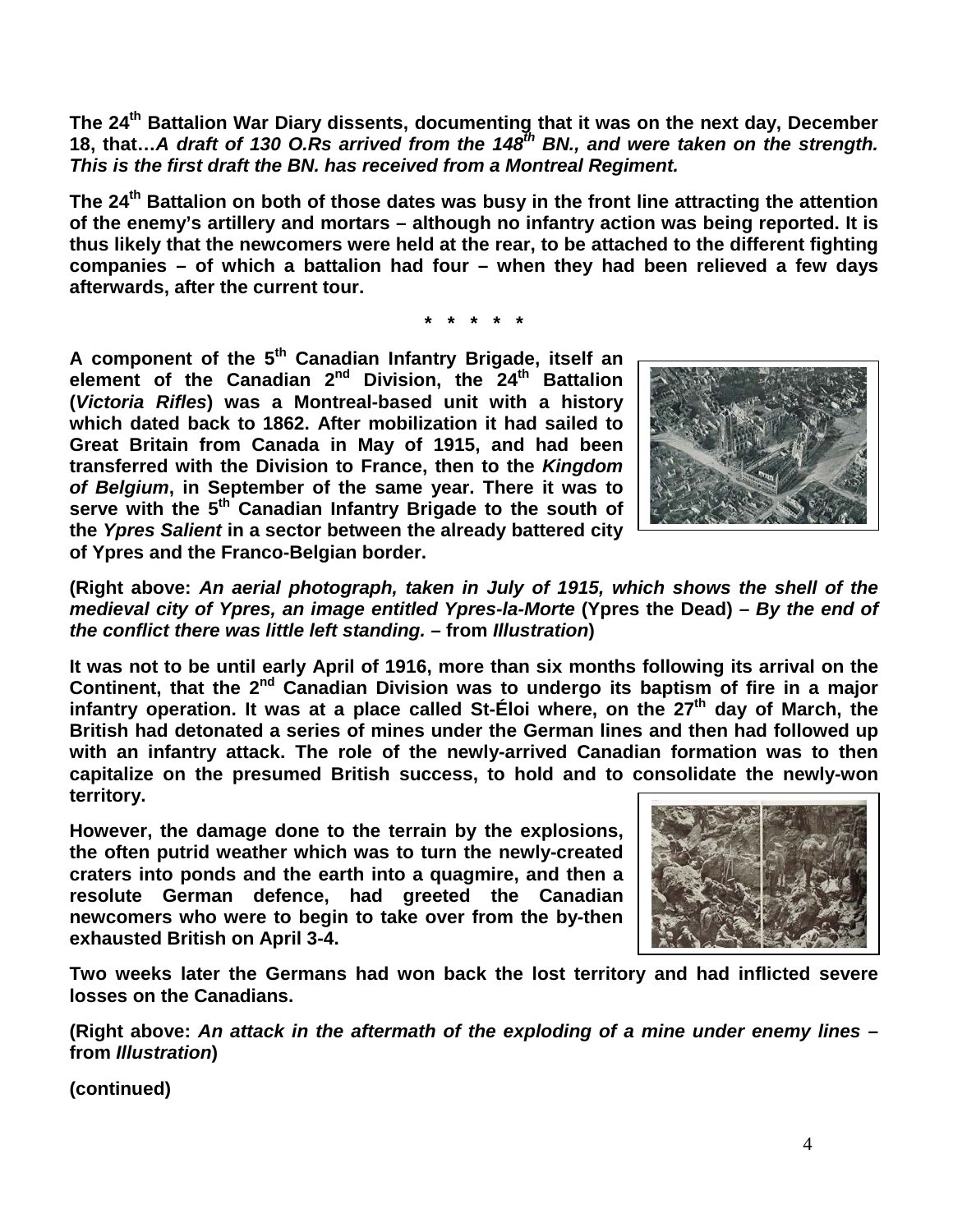5

**The** *Action of the St. Eloi Craters* **had not been a happy experience for the novice**  Canadians. The 24<sup>th</sup> Battalion, however, according to its War Diary, had not been heavily **involved and the majority of its casualties at the time had been due to artillery fire. Apart from repelling a German bombing party on April 15, the unit had been engaged in very little of the infantry action.**

**Six weeks following the episode at St-Éloi there had then been the confrontation at** *Mount Sorrel***. This had involved principally the newly-arrived Canadian 3rd Division\* but a number of other units from the 1st and 2nd Canadian Divisions, since the situation at times was to become critical, had also subsequently played a role.**

*\*The Canadian 3rd Division officially came into being at mid-night of December 31, 1915, and January 1 of 1916. However, unlike its two predecessors, it was formed on the Continent, some of its units having already been on active service there for months. Others did not arrive until the early weeks of 1916, thus it was not until March of that year that the Division was capable of assuming responsibility for any sector. When it eventually did, it was thrust into the south-eastern area of the Ypres Salient.*

**On June 2 the Germans had attacked the only high ground in the** *Ypres Salient* **which remained under Canadian (and thus also British) control. This was in a sector to the south-east of the city of Ypres itself, the area including the village of** *Hooge***,**  *Sanctuary Wood***,** *Railway Dugouts***,** *Hill 60***,** *Maple Copse* **and also the promontory which since that time has lent its name – in English, at least - to the action,** *Mount Sorrel***.**

**(Right:** *Remnants of Canadian trenches dating from 1915-1916 at Sanctuary Wood* **– photograph from 2010)**

**The enemy, preceded by an intense barrage, had overrun the forward Canadian positions and for a while had breached the Canadian lines. However, the Germans had been unable to exploit their success and the Canadians were able to patch up their defences.** 

**Sir Julien Byng's\* hurriedly-contrived counter-strike of the following day, however, delivered piece-meal, poorly supported by artillery and poorly co-ordinated, had proved a costly disaster for the Canadians.**

*\*The British-appointed Commander-in-Chief of the Canadian Corps.*

**(Right above:** *The Canadian Memorial which stands atop Mount Sorrel just to the southwest of the city of Ypres* **(***today Ieper***)** *whose spires and towers may be perceived in the distance* **– photograph from 1914)**



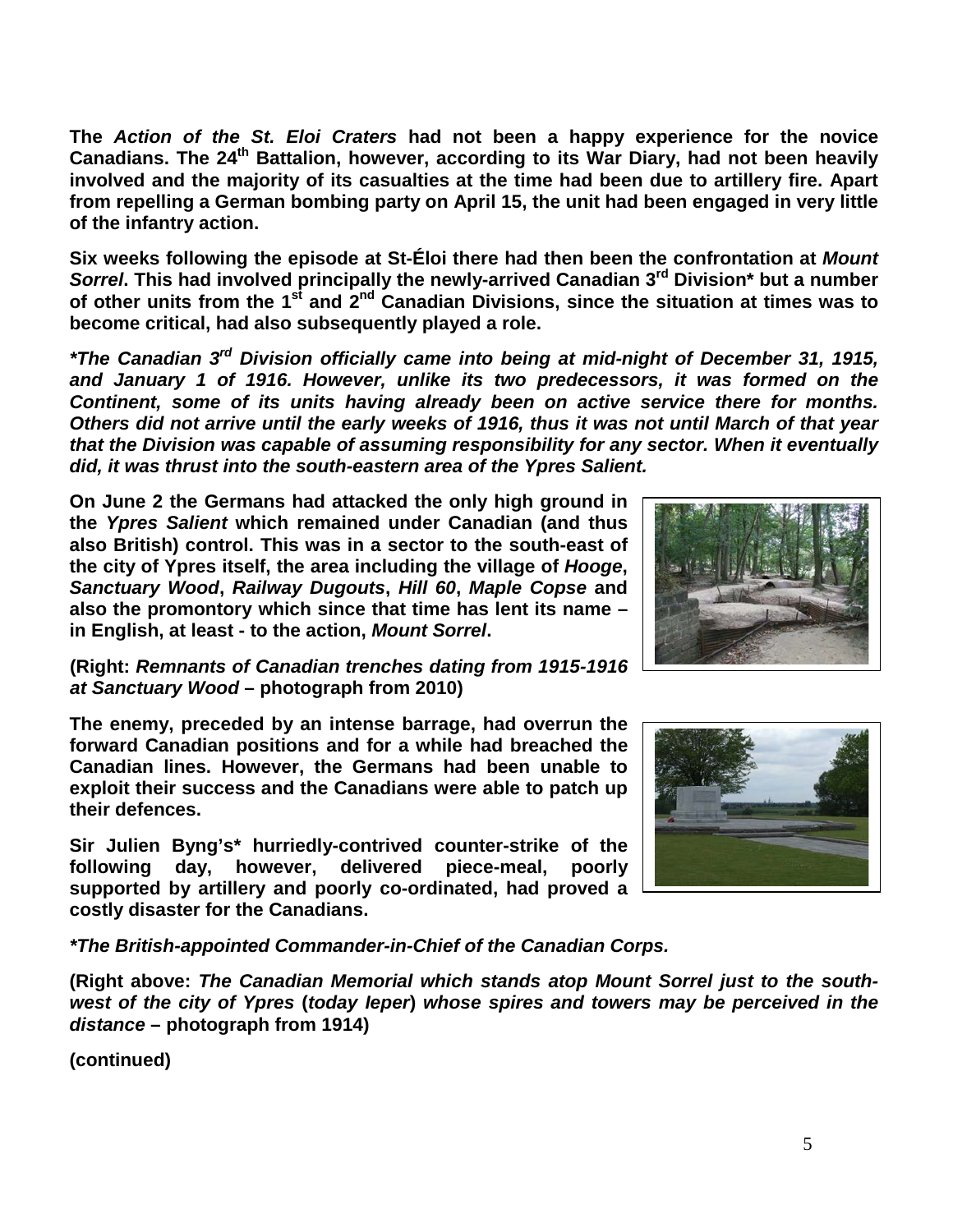**The 24th Battalion was not to play a leading part in the action at** *Mount Sorrel***. Uninvolved during the early days, the unit moved forward into the front-line trenches in the area of**  *Maple Copse* on June 7, there to remain until relieved on the 11<sup>th</sup>. Thus neither did it **participate in the closing stages of October 12-13.**

**The Battalion was not to escape without casualties however. Once again these were caused mostly by German gun-fire, particularly at the time when it was moving forward towards** *Maple Copse* **on June 7, one platoon incurring twenty-three casualties in a single extremely heavy bombardment and thus almost ceasing to exist.**

**(Right:** *Maple Copse, the scene of heavy fighting in June of 1916, and its cemetery wherein lie numerous Canadians* **– photograph from 2014)**

**(Right below:** *Railway Dugouts Burial Ground (Transport Farm) today contains twenty-four hundred fifty-nine burials and commemorations.* **– photograph from 2014)**

**From the time of its withdrawal from the area of** *Mount Sorrel* **until the final week of August the 24th Battalion had passed the early summer submitting to the rigours, routines and perils of life in - and out of - the trenches\*. Often the war diaries of this period refer to** *quiet days…front quieter than normal* **– although, of course, everything is relative. After the exertions of** *Mount Sorrel***, any infantry activity was to be on a local level and limited to patrols and raids, and most casualties were due to artillery and to sniping.**

**(Right:** *A century later, reminders of a violent past at the site of Hill 60 to the south-east of Ypres, the area today protected by the Belgian Government against everything except the whims of nature* **– photograph from 2014)**

*\*During the Great War, British and Empire (later Commonwealth) battalions had their time more or less equally divided into three postings: in theory a week was to be spent in the front lines, at times little more than a few metres separating them from the enemy forward positions; a second week was then served in support positions, perhaps a hundred metres or so behind the front; the unit was then withdrawn into reserve – either Brigade, Divisional or Corps Reserve, the former nearest to the forward area, the latter the furthest away.* 

*Of course, things were never as neat and tidy as set out in the preceding format and troops could find themselves in a certain position at times for weeks on end.*

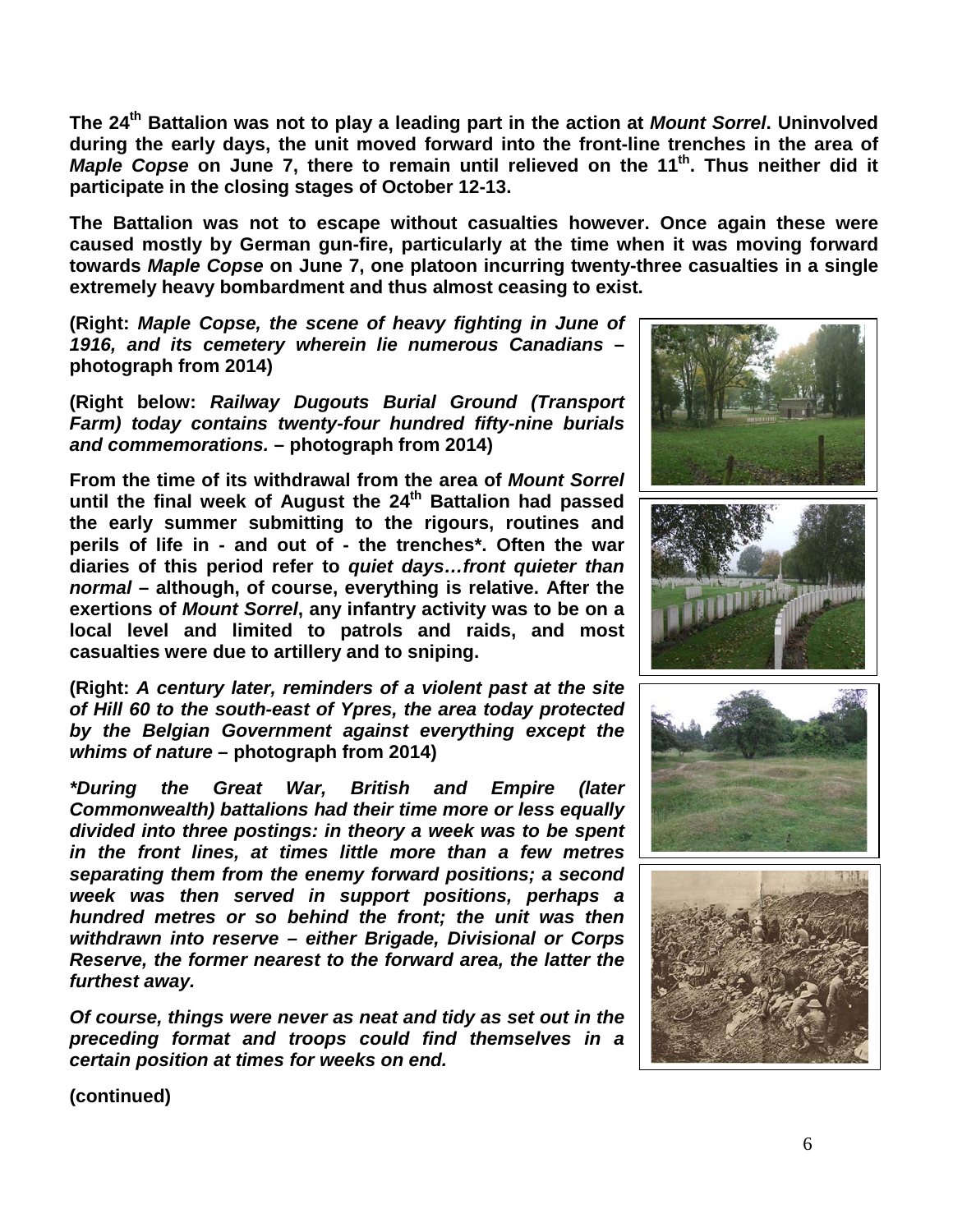**(Previous page:** *A photograph of Canadian troops in support positions somewhere on the Somme in the autumn of 1916, only months earlier having been equipped with those steel helmets and, less visible, British Short Lee-Enfield Mark III Rifles* **– from** *Illustration***)**

**On August 25 the 24th Battalion withdrew westward, entirely away from the** *Ypres Salient* **and the forward area, to the region of Steenvoorde, back in France, where new training grounds had been established. Further to the south, the British summer offensive was not progressing as well as planned and losses had been heavy: help in the form of troops from the Commonwealth was already being ordered by the High Command.**

**(Right:** *The Canadian Memorial which stands to the side of the Albert-Bapaume Road near the village of Courcelette* **– photograph from 2015)**

**By September of 1916, the** *First Battle of the Somme* **had been ongoing for two months. It had begun with the disastrous attack of July 1, an assault which had cost the British Army fifty-seven thousand casualties – in the short space of only four hours - of which some nineteen-thousand dead.** 

**On that first day of** *First Somme***, all but two small units of the attacking divisions had been troops from the British Isles, those exceptions being the two-hundred men of the Bermuda Rifles serving in the Lincolnshire Regiment, and the eight-hundred personnel of the 1st Battalion of the Newfoundland Regiment which was to lose so heavily on that July 1 at a place called Beaumont-Hamel.**

**As the battle had progressed, other troops from the Empire (***Commonwealth***) were brought in; at first it had been the South African Brigade (July 15), then the Australians and the New Zealanders (July 23) before the Canadians entered the fray on August 30 to become part of a third general offensive. Their first major contribution was to be in the area of the two villages of Flers and Courcelette.**

**(Right:** *An image purporting to be that of a Canadian officer giving instructions to those under his command prior to the attack at Flers-Courcelette (see below), September 1916***. – from**  *The War Illustrated***)**

Meanwhile, on September 4, ten days after its retirement from Belgium, the 24<sup>th</sup> Battalion **had left its billets at Éperlecques and marched to the railway station at Arques. There it had boarded a train for the journey to Conteville, just over one-hundred kilometres distant, arriving at its destination at five-thirty on the following morning.**

**Later on during that same September 5, the Battalion had started to march, to arrive some five days later at the large military encampment at the** *Brickfields* **(***La Briquetterie***), in the proximity of the provincial town of Albert.**



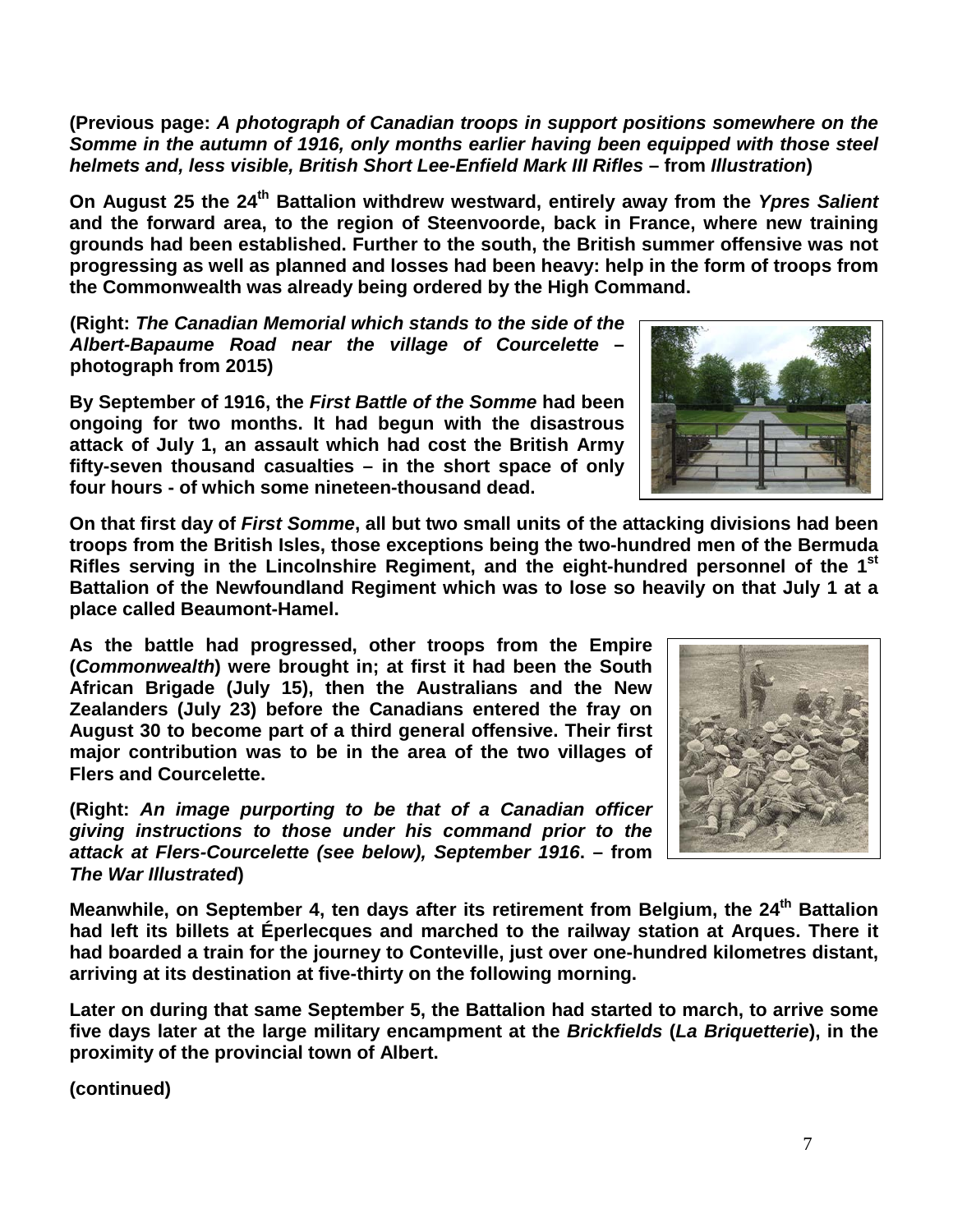**There it was to remain, providing working- and wiring-parties, until midnight of September 14 when it had moved forward to positions in the** *Chalk Pits* **for the attack of the morrow.**

During the first two days of that offensive the 24<sup>th</sup> Battalion was as involved as any other **Canadian Battalion – it just was not shooting or bombing anyone. It was, however, carrying small-arms ammunition and bombs (***grenades***) to the forward areas for others to use, as well as Bengal Lights, flares, stretchers, rations…**

## **(Right:** *Canadian soldiers at work carrying water in Albert, the already-damaged basilica in the background* **– from** *Illustration***)**

**On September 17, the unit was ordered to deliver an attack on the German front line, an assault which had commenced at fivethirty in the afternoon. The operation had enjoyed mixed results – and heavy casualties - and the War Diarist wrote the following scathing paragraph in his entry of that day:** *With regard to this attack, if the Artillery preparation had been in any way adequate, there is no doubt but that the objective would have been obtained along the whole line. As it was, a barrage was put up approximately 500 yards in rear of the German front line, which merely served to warn the enemy that an attack would probably be launched, and they were able when our men advanced, to stand up on their parapets and shoot them down.* 



**(Right:** *Wounded soldiers at the Somme being evacuated to the rear area in hand-carts* **– from** *Le Miroir***)**

**(Right:** *Burying Canadian dead on the Somme, likely at a casualty clearing station or a field ambulance – from Illustration or Le Miroir)*

**On September 28, the unit was back in the line once more, on this occasion having been ordered to make an attack on the so-called enemy** *Regina Trench* **system. The attack had been one of several to fail and** *Regina Trench* **was not to be taken definitively until November 11, six weeks later. The 24th Battalion's operation had cost a further two-hundred four casualties all told.**

**(Right:** *Regina Trench Cemetery and some of the area surrounding it, finally wrested from the Germans by Canadian troops in November of 1916* **– photograph from 2014)**



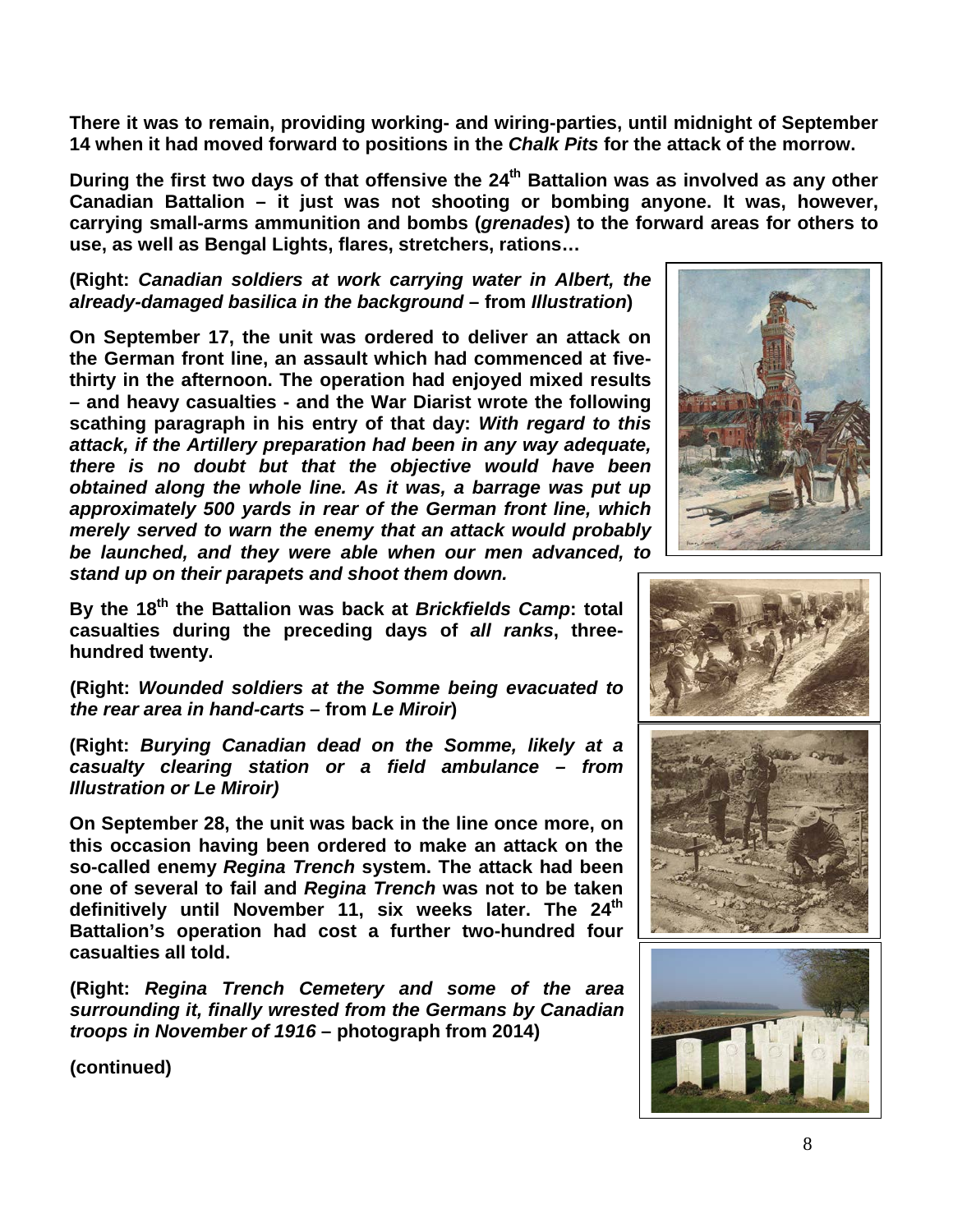**On October 2, the remnants of the 24th Battalion (***Victoria Rifles***) had begun its withdrawal from the** *First Battle of the Somme***. It had marched westward before turning northward, passing in a semi-circular fashion behind the city of Arras.** 

**(Right:** *The remnants of the Grande Place (Grand'Place) in Arras had already been steadily bombarded for two years by the end of the year 1916* **– from** *Illustration***)**

**It had then continued in the direction of the mining centre of Lens, to be stationed in the suburbs, in the** *Angres Sector***, in which area it was to serve for much of the subsequent autumn and early winter.**

**(Right***: Lens was treated no better than Arras, this image likely from a period later in the War***. – from a vintage post-card)**

**The late autumn of that 1916 – after the** *First Battle of the Somme* **- and the winter of 1916- 1917 was a time for the remnants of the Canadian battalions to re-enforce and to reorganize. There was to be little concerted infantry action during this period apart from the everyday routine patrolling and the occasional raid - sometimes minor, at other times more elaborate – against enemy positions.**

**And it was, as seen above, during this period while it was posted in the** *Angres Sector***, that the 24th Battalion had seen the arrival of the one-hundred thirty-man draft of Private Dyke on December 17-18.**

**\* \* \* \* \***

**Not that Private Dyke's arrival was to change things very much: There was as ever to be, of course, the constant trickle of casualties, for the most part still occasioned by the enemy artillery and his snipers, although it was to be mostly sickness and particularly dental work which kept the medical services busy during this period.** 

**As for the 24th Battalion itself, it then remained in the**  *Angres Sector* **from October 15 of 1916 until January 17 of the New Year, 1917. The unit was then posted to - and billeted in – the town of Bruay, further north and well to the rear where it was to remain posted for almost an entire month.**

**(Right:** *A detachment of Canadian troops going forward during the winter of 1916-1917* **– from** *Illustration***)**

**And then it was to serve for even more than a month in the** *La Folie Sector***, this in the**  forward area, from February 11 until March 22. On the next day, March 23, the 24<sup>th</sup> Battalion **transferred to Maisnil Bouche where, on the morrow…** *Day spent cleaning up and getting ready for special training.* **This training and preparation for the coming attack was to continue until the afternoon of April 7.**





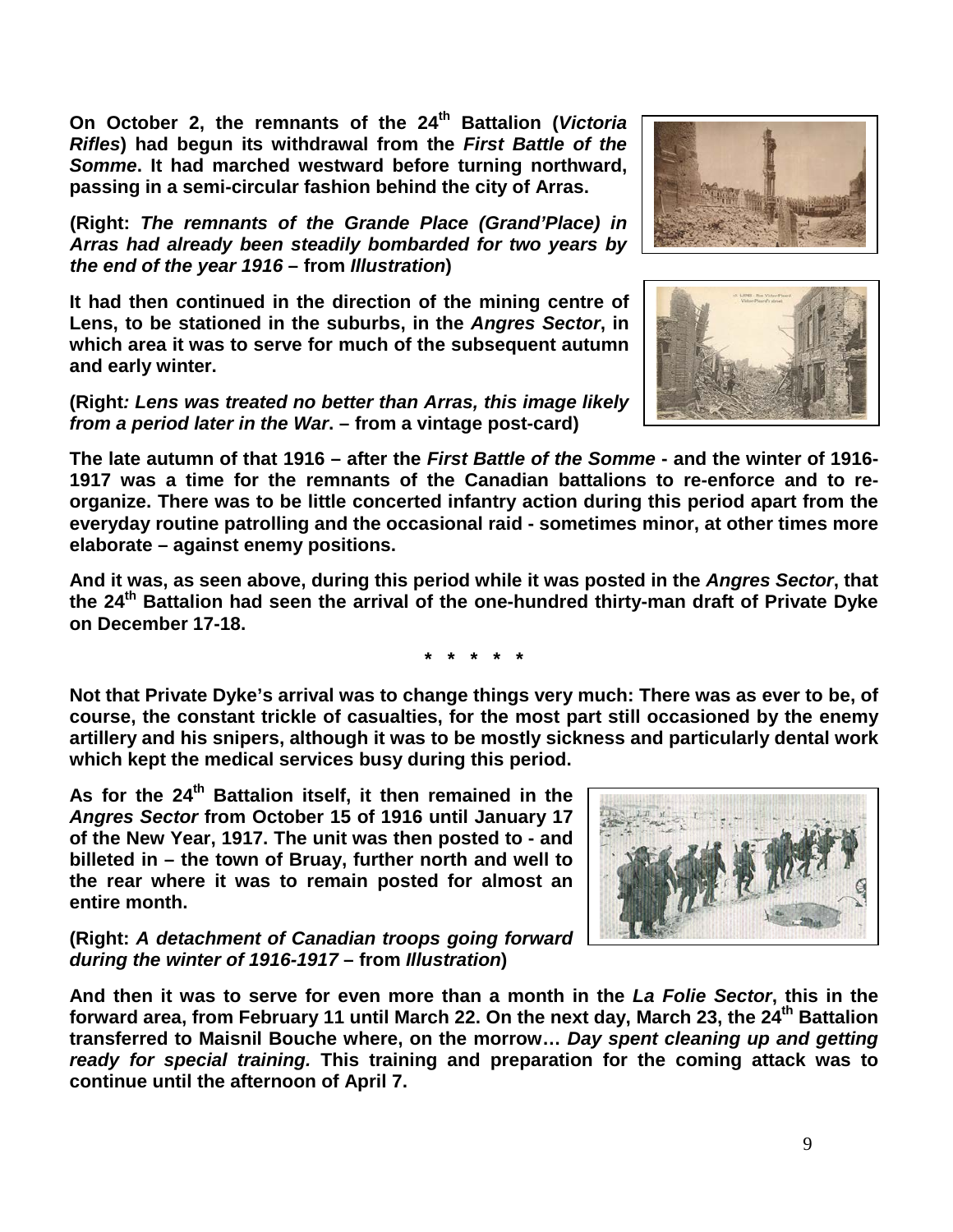**Among these preparations were some novel developments: use of enemy weapons; each unit and each man to be familiar with his role during the upcoming battle; the construction of ground layouts built, thanks to aerial reconnaissance, to show the terrain and positions to be attacked; the introduction of the machine-gun barrage; and the excavation of kilometres of approach tunnels, not only for the safety of the attacking troops but also to ensure the element of surprise.**

**The entire day of the 8th had been spent moving forward but, apparently owing to the bad condition of the communication trenches, the troops had not taken place in their jumpingoff positions until one o'clock in the morning of April 9: only four and a-half hours to wait.**

**On April 9, 1917, the British Army launched an offensive in the area to the north of** *the Somme* **battlefields; this was the so-called** *Battle of Arras***, intended to support a French effort elsewhere. In terms of the count of casualties, some four thousand per day, it was to be the War's most expensive operation for the British, one of the few positive episodes being the Canadian assault of** *Vimy Ridge* **on the opening day of the battle, Easter Monday.**

**While the British campaign proved to be an overall disappointment, the French offensive of** *le Chemin des Dames* **was to be yet a further disaster.** 

**(Right:** *The Canadian National Memorial which, since 1936, has stood on Vimy Ridge* **– photograph from 2010)**

**On that April 9, in driving snow, the four Canadian Divisions, for the first time acting as a single, separate entity\*, stormed the slope of** *Vimy Ridge***, by the end of the next day having cleared it almost entirely of its German occupants.**



*\*And a British brigade – with reserves - had been placed under Canadian command.*

**(Right:** *Canadian troops of the 4th or 3rd Division equipped with all the paraphernalia of war on the advance across No-Man's-Land during the attack at Vimy Ridge on either April 9 or 10 of 1917* **- from**  *Illustration***)**



**While Battalions of the Canadian 3rd and 4th Divisions were to attack the** *Ridge* **itself, it was the 1st and 2nd Canadian Divisions which had been handed the responsibility of clearing the slope to the south, including the village of Thélus, in the direction of Arras. The objectives of both Divisions were realized early on the day of the attack.**

The success of April 9, of course, came at a price: by the end of the day the 24<sup>th</sup> Battalion **had incurred a total of two-hundred forty-one casualties.**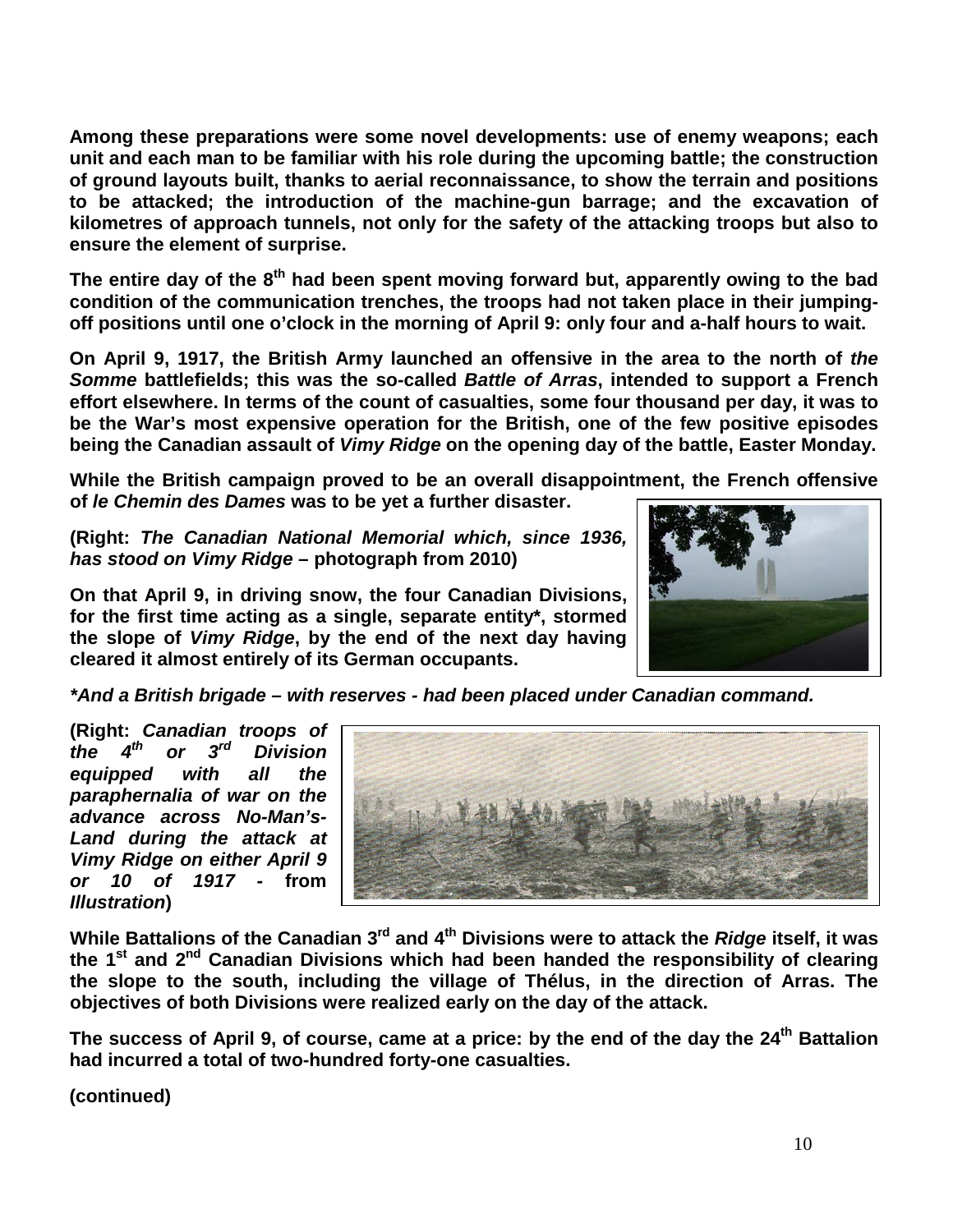**(Right below:** *Grange Tunnel - one of the few remaining galleries still open to the public at Vimy one hundred years later.* **– photograph from 2008(?))**

**On April 10 the Canadians finished clearing the whole area of**  *Vimy Ridge* **of the few remaining pockets of resistance and subsequently begun to consolidate the area in anticipation of the habitual German counter-attacks – assaults which in fact never amounted to very much.** 

**There had, on those two days, been the opportunity to advance through the shattered enemy defences – the highly-touted breakthrough – but such a follow-up on the previous day's success proved to be, thanks to the weather, logistically impossible. Thus the Germans closed the breech and the conflict once more reverted to one of inertia.**



**The remainder of the relatively short, five-week long,** *Battle of Arras* **was not to be fought in the manner of the first two days and by the end of those five weeks little else had changed and the Germans had recovered from the initial Canadian success. In fact, there were to be times, such as at Fresnoy in early May, when the enemy had successfully – and at a heavy cost to both the Canadians and the British, as well as themselves - re-taken ground which had only recently been lost to them.**

**By the beginning of that June of 1917, much of the Canadian Corps had been transferred back to the sectors north of where it had just been fighting, from the vicinity of Neuville St-Vaast up to the town of Béthune. After the efforts of the recent confrontation, the units were once more to be reinforced and re-organized, and were also to undergo further training in areas to the rear.** 

**This relative calm was to last until the middle of August.**

**The British High Command had by this time decided to undertake a summer offensive in the** *Ypres Salient***, Belgium. Thus, in order to divert German attention from this area, as well as his reserve forces, it had ordered operations to also take place at the sector of the front in and around the city and mining-centre of Lens.** 



**The Canadians were to be major contributors to this effort.**

**(Right above:** *An example of the conditions under which the troops were ordered to fight in the area of Lens during the summer of 1917* **– from** *Le Miroir***)**

On August 13 at six-thirty in the evening the 24<sup>th</sup> Battalion began to move forward into the **support area. Its numbers were by now depleted – twenty-one officers and five-hundred seventy-two other ranks – at about sixty per cent of battalion strength, but on August 15 they were to fight for an anonymous rise of ground, identified only as** *Hill 70***.**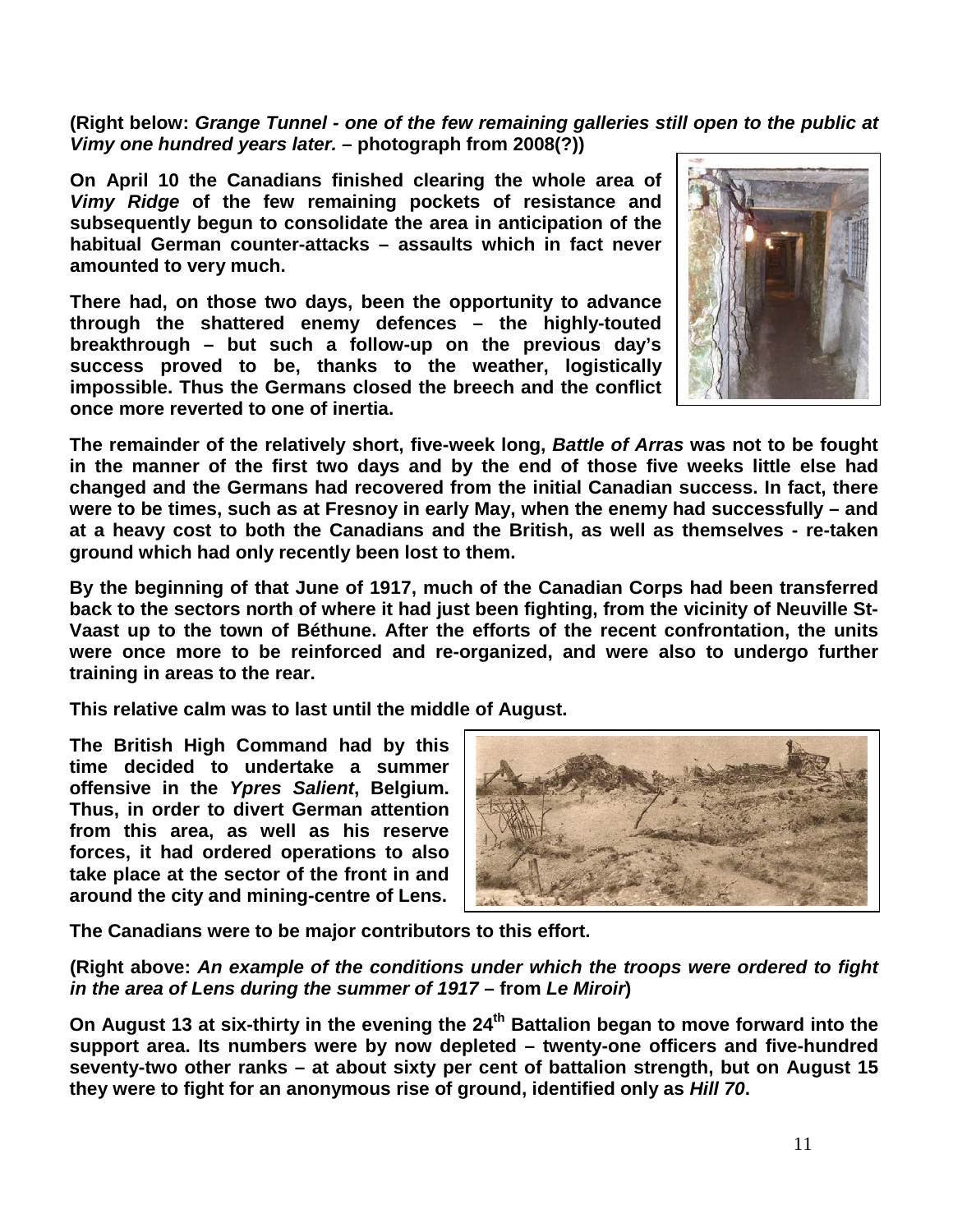**(Right:** *Canadian troops in the Lens Sector advancing under shell-fire across No-Man's Land in the summer of 1917* **– from**  *Le Miroir***)**

**(Right below:** *Canadian soldiers at an unidentified camp on the Continent perusing the program of an upcoming concert* **– from** *Le Miroir***)**

**The 24th Battalion remained engaged in the contest for** *Hill 70***\* and for Lens until the night of August 17-18. Having played its role in the still-ongoing struggle, the unit retired back to Cité St-Pierre where for the next number of nights it provided carrying-parties to supply ammunition to the front.** 

**(Right below:** *A Canadian carrying-party – some of the work done by troops when in support and reserve – on the Lens front during the summer of 1917* **– from** *Le Miroir***)**

**The 24th Battalion by then counted just thirteen officers and two-hundred sixty-five other ranks.**

*\*Those expecting Hill 70 to be a precipitous and ominous elevation are to be surprised. It is hardly prominent in a countryside that is already flat, the highest points being the summits of slag heaps which date from the mining era of yesteryear. Yet it was high enough to be considered - by the Commanding Officer of the Canadian Corps, Lieutenant-General Arthur Currie - the key feature in the area, its capture more important than the city of Lens itself.*

**(Right:** *This gentle slope rising to the left is, in fact, Hill 70. A monument to the 15th Battalion of the Canadian Infantry stands nearby in tribute***. – photograph from 2014)**

**The Canadian-led operations in the Lens-Béthune Sector were apparently still incomplete towards the end of August when the British High Command decided to cancel any further actions there other than defensive ones. Things were not going altogether as had been planned in the summer campaign further north and the British were becoming short of re-enforcements. The Australians, New Zealanders and Canadians were to be called upon to remedy that shortage.**





**(Right above:** *Canadian troops in the vicinity of Hill 70 during the days subsequent to its capture* **– from** *Le Miroir***)**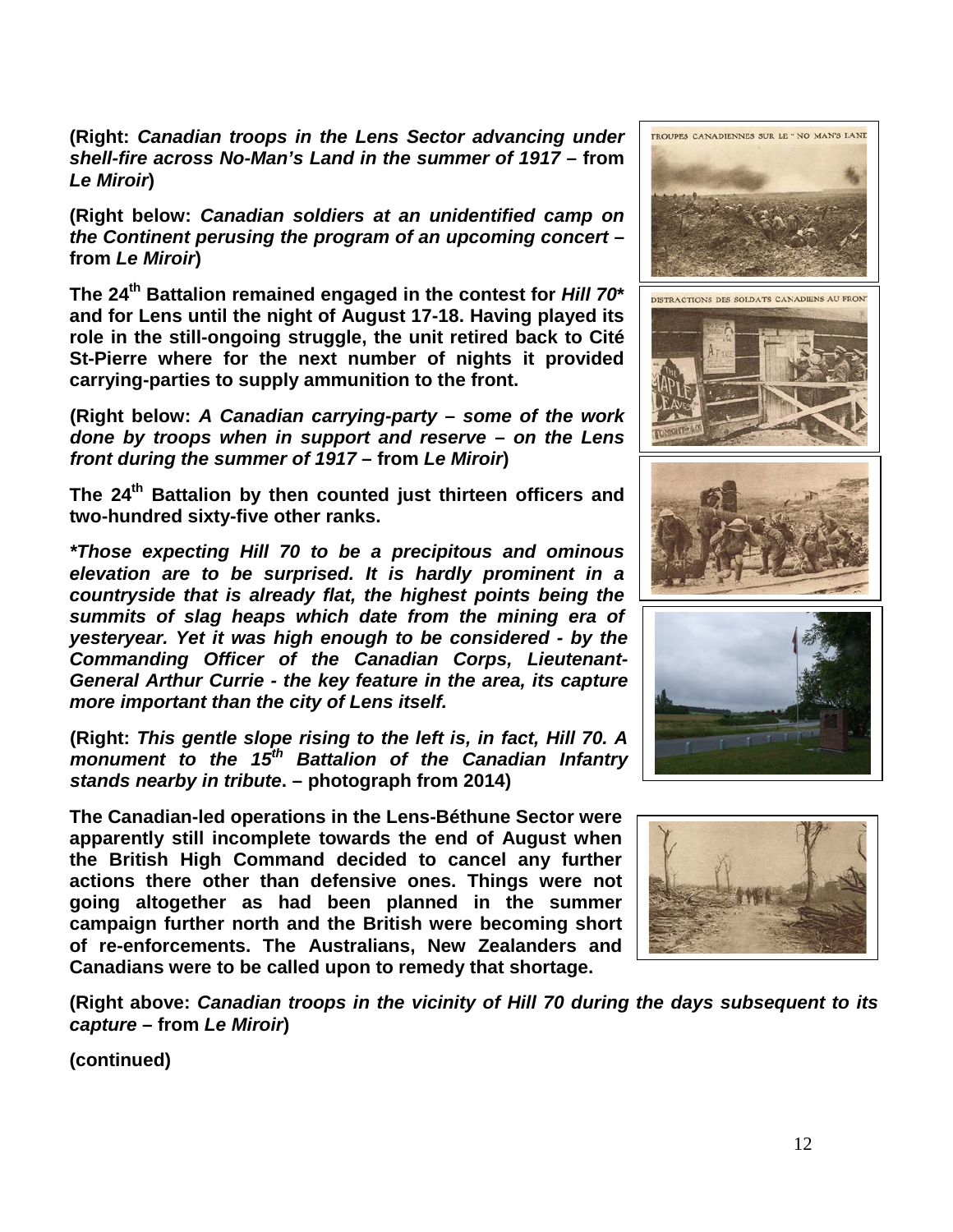13

**The Lens-Béthune campaign thus having been drawn to a close, it was to be only some six weeks hence that the Canadians found themselves ordered to join the ongoing battle in Belgium, to the north-east of Ypres. Officially designated the** *Third Battle of Ypres***, the campaign came to be known to history as** *Passchendaele***, taking that name from a small village on a ridge that was – at least ostensibly - one of the British Army's objectives.**

**(Right:** *Troops file through the rubble and past the Cloth Hall of the medieval city of Ypres on their way to the front in the late summer of 1917***. – from** *Illustration***)**

**From the time that the Canadians entered the fray - after the Anzacs - it was they who were to shoulder a great deal of the burden. For the week of October 26 until November 3 it was the 3rd and 4th Canadian Divisions which spearheaded the assault, with the 1st and 2nd Divisions in reserve.** 

**From November 5 until the official end of the affair – November 10 - the reverse was to be true, with troops of the Canadian 2nd Division eventually entering the remnants of Passchendaele itself.**

**(Right below:** *Somewhere, perhaps anywhere, on the battlefield of Passchendaele during the dreadful autumn of 1917* **– from** *Illustration***)**

**Meanwhile, a week after the affair at** *Hill 70***, back on August 22, awaiting busses had transported the 24<sup>th</sup> Battalion into a reserve area at Guoy-Servins where it had remained until September 3, when the unit had then marched to Mingoval.**  From then until the 16<sup>th</sup> of the same month, when it had **eventually been ordered once more towards the forward area, the unit's days had comprised drills, lectures, parades, inspections, sports, training, musketry…and those inevitable working-parties.**

**Then there was to be a ten-day tour at the front where no infantry action had been reported but where the German artillery had produced the customary trickle of casualties.**

**On September 26-27, Private Dyke's 24th Battalion had moved towards the rear again, to Villers-au-Bois, there to be placed in reserve once more. The following four weeks – in and out of the line – had then proved to be similar in nature to those earlier on.** 

**(Right above:** *Villers Station Cemetery, Villers-au-Bois, is today the last resting-place for just over one-thousand two-hundred Commonwealth military personnel and thirty-two former adversaries.* **– photograph from 2017)**





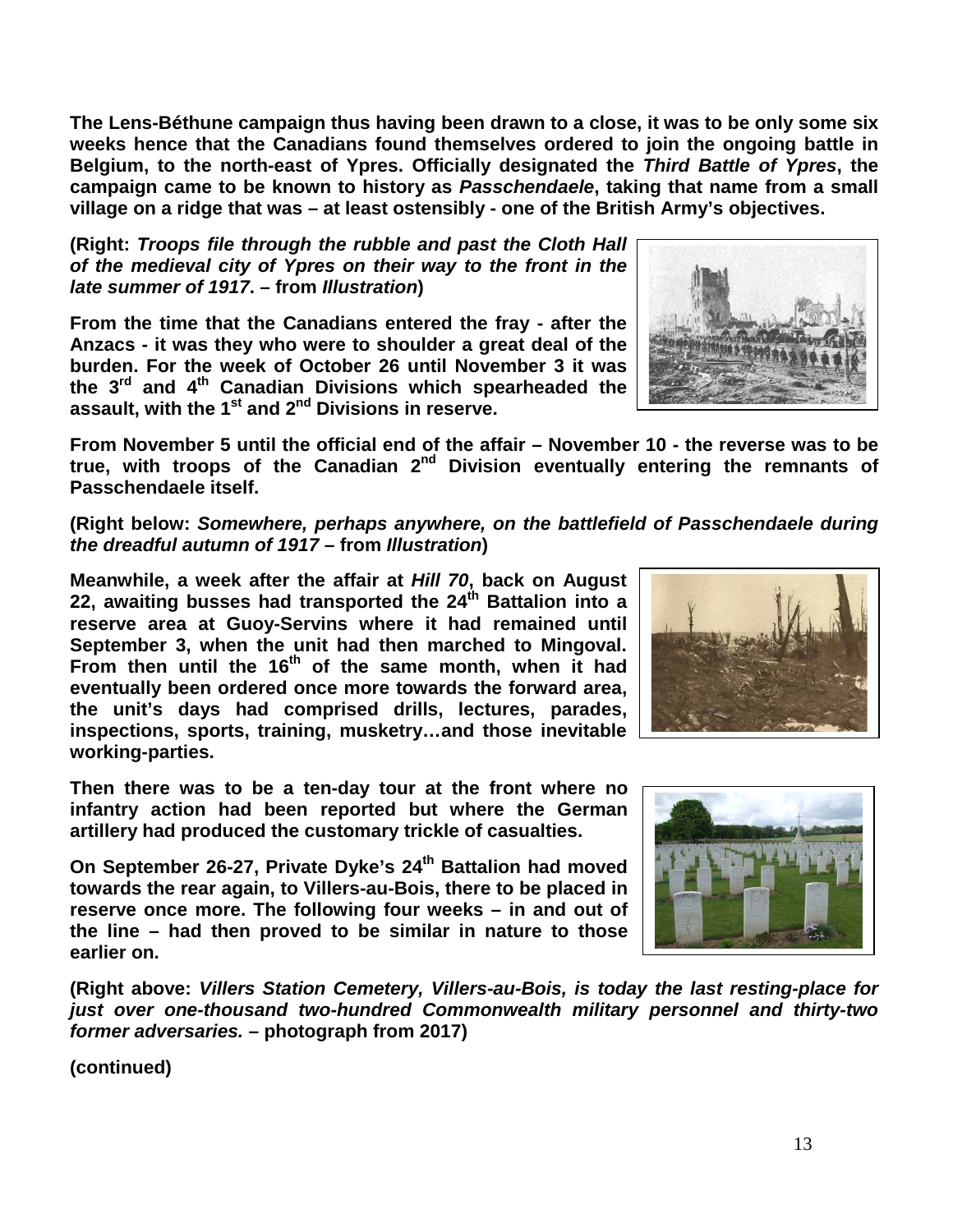**Then on October 24 the 24th Battalion marched to the railway station at nearby Tinques, there to board trains which would take the unit northward to Caëstre, close to where, at Pradelles, it was to remain billeted for the remainder of the month. On the first two days of November, parties of NCOs and men travelled north to the outskirts of the Belgian community of Poperinghe to view something that their officers had already inspected just days before…** *a plasticine model of the area the Division is detailed to attack.* **(Battalion War Diary)**

**On November 3 the Battalion…** *paraded at 5am and marched to CAESTRE where they entrained at 6.45 for YPRES, arriving there at 8.40 am, then marched by Platoons through City of YPRES to POTIJZE Camp… where BN. was distributed in the open occupying funk holes and tarpaulin shelters. The ground was very muddy and accommodation very poor. About noon enemy shelled our area***… (Excerpt from 24th Battalion War Diary entry of November 3)** 

**(Right above:** *Canadian soldiers on the Passchendaele Front using a shell-hole to perform their ablutions* **– from** *Le Miroir***)**

**(Right:** *The monument to the sacrifice of the Canadians which stands in the outskirts of the re-constructed village of Passchendaele* **(***today Passendale***) – photograph from 2010)** 

**On the following day, November 4, the unit – all except 'C' Company which had been detailed as a working-party – moved forward in individual platoons and relieved the 19th Canadian Battalion in the line. On next day, the 5th, the Battalion remained in its positions where it was re-joined by 'C' Company, and there heavily shelled by the enemy.**

At midnight of November 5-6, the 26<sup>th</sup> Battalion (*New Brunswick*), having been ordered to **attack in tandem with Private Dyke's 24th Battalion, began to move into a position alongside.** 

**Only hours later, at six o'clock in the morning of November 6…** *our attack was launched under a heavy barrage, the 26th BN. passing through us to their Objective. Throughout the day the enemy shelled us continuously… Throughout the night enemy artillery was concentrated on our Front and Support Trenches***. (Excerpt from 24th Battalion War Diary entry for November 6, 1917)**



**(Right above***: A part of Tyne Cot cemetery, perhaps a kilometre from Passchendaele – the cross stands atop a German bunker: Apart from the twelve-thousand graves therein, of which more than eight-thousand are of unidentified soldiers, there are some thirty-five thousand names engraved in stone panels of those who died but have no known grave: there was insufficient space for them to be commemorated on the Menin Gate.* **– photograph from 2011(?))**